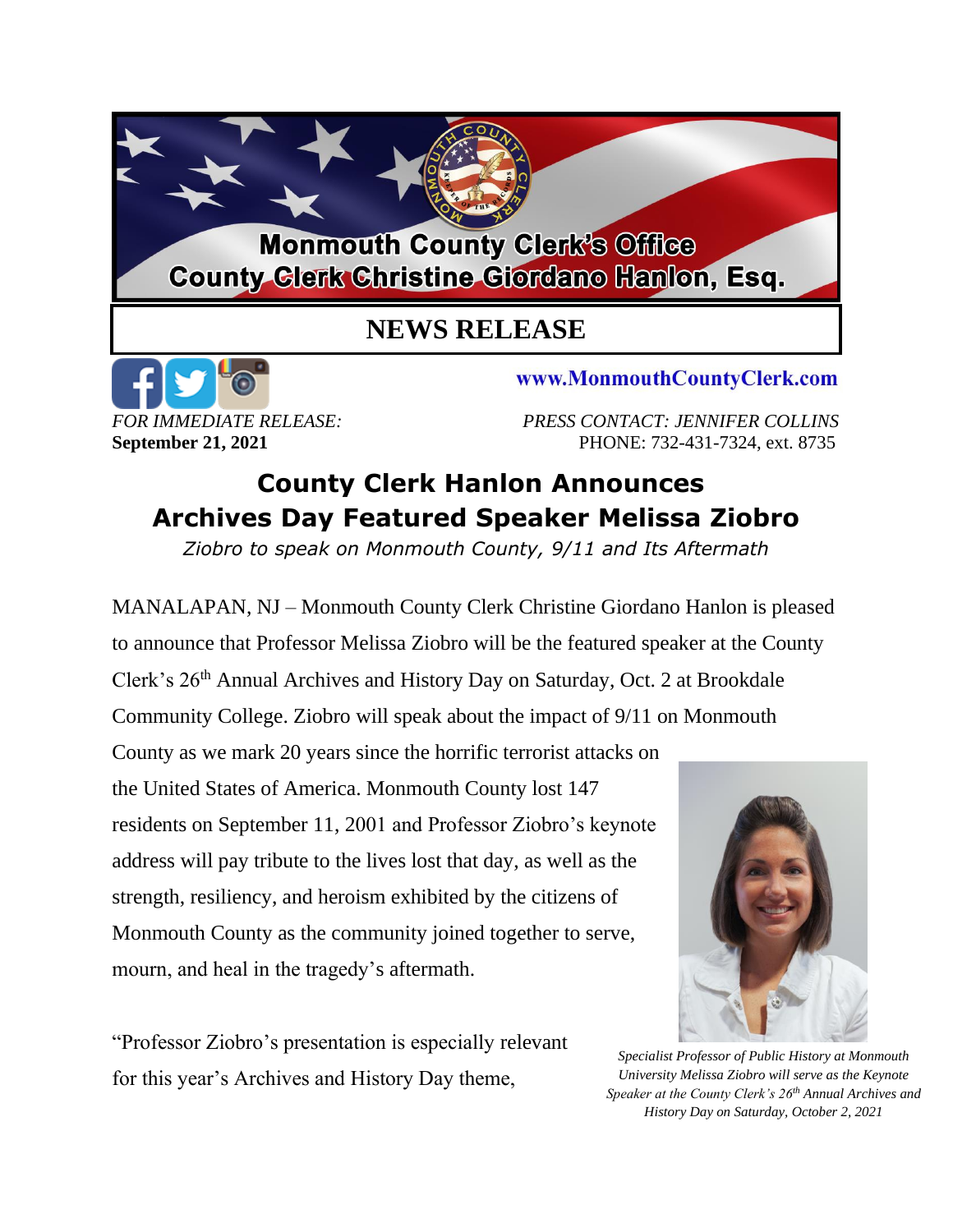'Facing Adversity: Monmouth Responds in Times of Crisis,'" said Clerk Hanlon. "We are thrilled that she will be the event's featured speaker to discuss one of the biggest crises ever experienced in Monmouth County."

Melissa Ziobro is the Specialist Professor of Public History at Monmouth University in West Long Branch, NJ, and the primary point of contact for the public history minor. Her service to the University includes administration of the Monmouth Memories Oral History Program and the Department's social media and newsletter. She serves as the campus coordinator for the National History Day program and the faculty advisor for the History and Anthropology Club.

Ms. Ziobro currently serves as the President of Oral History in the Mid-Atlantic Region and as the editor for *New Jersey Studies: An Interdisciplinary Journal*, a joint venture of the NJ Historical Commission, Rutgers University Libraries, and Monmouth University. She is currently a trustee of the NJ Vietnam Veterans Memorial Foundation, InfoAge Science and History Learning Center, and Ocean County Historical Society. She is newly appointed to the Board of Directors of Preservation NJ, and works regularly with other public history organizations such as the Monmouth County Park System, Monmouth County Historical Association, Monmouth County Historical Commission, Monmouth County Archives, National Guard Militia Museum of NJ, and many more.

She also worked as a command historian at the U.S. Army Communications-Electronics Command, Fort Monmouth, NJ from 2004-2011.

In addition to Professor Ziobro's keynote remarks, this year's Archives Day event will feature an exhibit, accompanying catalog, and awards presentations. With more than 50 local and state history organizations setting up displays on topics relating to New